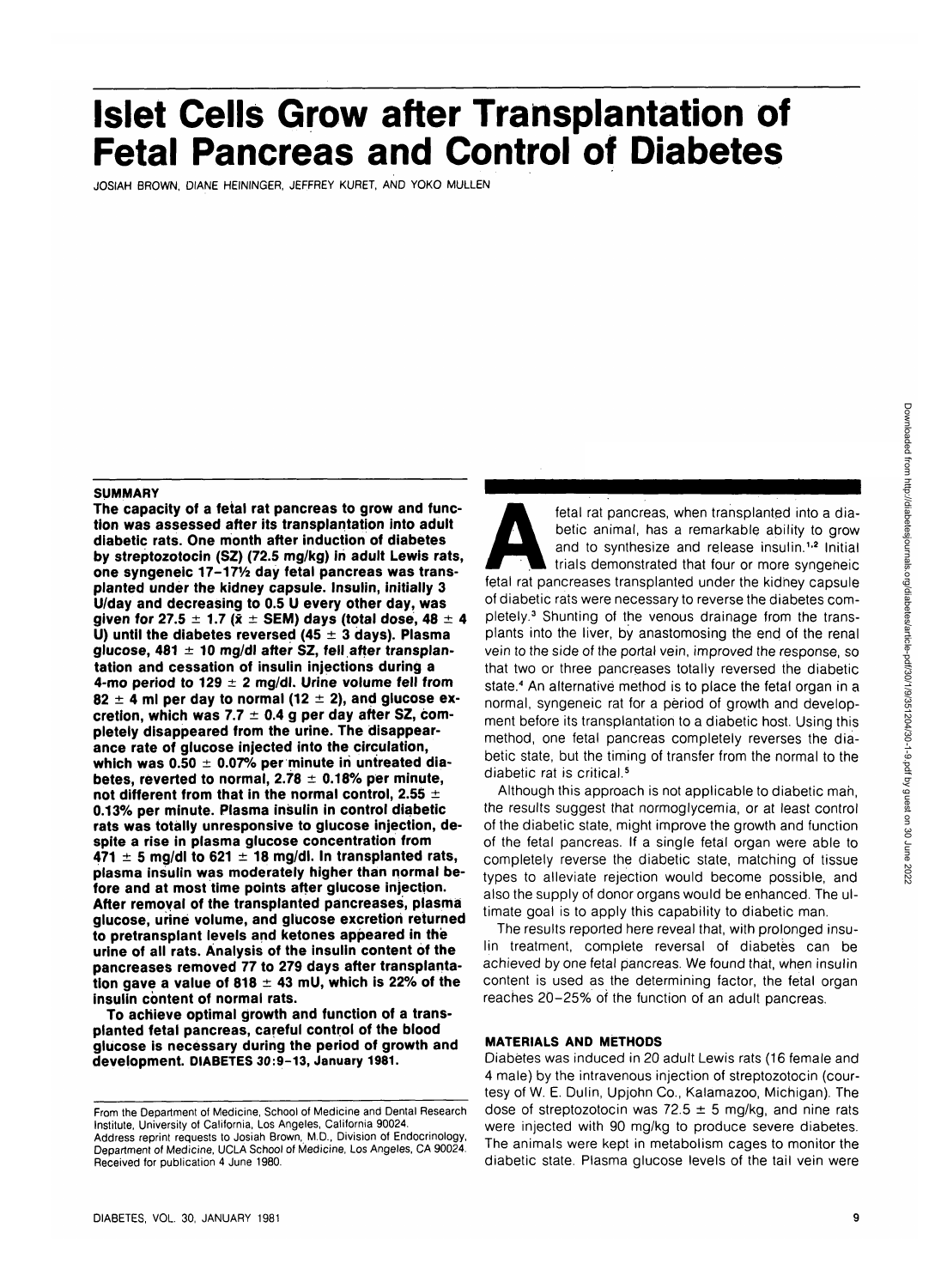measured weekly, and urine volume and glucose excretion were measured daily. After 2 wk of observation to establish the presence of diabetes, protamine zinc insulin (PZI) was injected daily for 14 days to ameliorate the severity of the disorder (mean total dose per rat,  $39 \pm 4$  U). One month after the induction of diabetes by streptozotocin, one syngeneic fetal pancreas of 17-171/2 days' gestation was transplanted beneath the kidney capsule of the diabetic animal.

We injected 3 U of insulin subcutaneously every day, thereafter, until the urine volume became less than 40 ml/day, at which time we gradually decreased the dose. When the urine volume became normal and the plasma glucose was less than 250 mg/dl, we decreased the dose of insulin to 0.5 U every other day until plasma glucose became normal. The administration of insulin was then discontinued. The total duration of insulin treatment after transplantation was 27.5  $\pm$  1.7 ( $\bar{x}$   $\pm$  SEM) days, and the total dose per rat was 48  $\pm$  4 U. The time from transplantation to the appearance of normal blood and urine values was  $45 \pm 3$  days. All values for each rat were averaged for each phase of the study. Glucose tolerance tests were performed at 137  $\pm$  12 days after transplantation, and at 173 days (range, 77-304) the grafts were measured with calipers, removed from the kidney surface, immediately frozen on dry ice, and stored at  $-70^{\circ}$ C.

**Assay procedures.** For insulin assay, the frozen pancreases were homogenized in cold acid-alcohol and extracted overnight at 4°C. The insulin content was measured by radioimmunoassay against a rat insulin standard (Novo Industri, Copenhagen). The extracts were assayed in duplicate at three or more dilutions. Among 16 rats (12 females and 4 males) in whom diabetes completely reversed, 15 grafts were available for analysis and the tissue of one male rat that died was not usable. Grafts removed from two female rats in whom diabetes partially reversed and from two in whom there was no response were also assayed. To determine the insulin content of the normal rat pancreas, the total content of insulin in the pancreases removed from 13 adult Lewis rats, 4-24 mo of. age, was measured. Under ether anesthesia, the pancreatic duct was distended with saline, the pancreas was removed and minced, and insulin was extracted and assayed by the same method.

**Glucose tolerance tests.** Rats were fasted overnight, weighed, restrained in a towel wrap, and given d-glucose at

a dose of 0.5 g/kg.of body weight by a rapid injection into the tail vein. Blood samples were collected from a tail vein in 250  $\mu$ I heparinized tubes before injection and at 10, 20, 30, and 40 min after injection. The rats were not restrained at these times. This method does not affect the k value for glucose disappearance, but it reduces the peak insulin concentration modestly compared with values obtained using chronic, indwelling catheters.4 After the plasma was separated from the blood, the glucose content was determined on a Beckman glucose analyzer and the remaining plasma was frozen for radioimmunoassay of insulin content using a rat insulin standard. The k value for the rate of glucose disappearance was determined using the 10, 20, and 30 min values. Normal control rats of the same age were subjected to the glucose tolerance study, and untreated, control diabetic rats were studied one month after the streptozotocin injection.

**Pregnancy.** After transplantation and complete normalization of their diabetes, five female rats were mated with fertile ma|e Lewis rats. After pregnancy and parturition, the glucose tolerance study was repeated and the transplants were removed as already described. Glucose tolerance tests were first performed 15 to 25 days before pregnancy and 8 to 46 days after parturition; none of the mothers were nursing.

### **RESULTS**

Plasma glucose levels, daily urine volume, and urine glucose excretion of 16 rats were measured for 2 wk after the injection of streptozotocin and before insulin injections, and the mean values were determined (Figure 1). After the transplantation and the insulin injections, plasma glucose levels and urine volume fell to normal, and glucose completely disappeared from the urine. Insulin injections were then discontinued, after which the values remained normal for approximately 4 mo. Mean values during this 4-mo period are given in Figure 1. After removal of the transplanted fetal pancreases, the hyperglycemia, polyuria, and glycosuria returned to pretransplant levels, and tests of the blood and urine of all rats with Acetest reagent tablets were positive for ketones. The weight of the rats between the time of transplantation and the removal of the graft increased from 221  $\pm$  17 g( $\bar{x}$   $\pm$  SEM) to 301  $\pm$  9 g.



**FIGURE 1. Plasma glucose, urine volume, and urine glucose In 16 streptozotocln-dlabetlc rats before transplantation of one fetal pancreas (Pre Trans.), after transplantation following discontinuation of Insulin Injections (Post Trans.), and after removal of the transplanted pancreas (Post Removal).**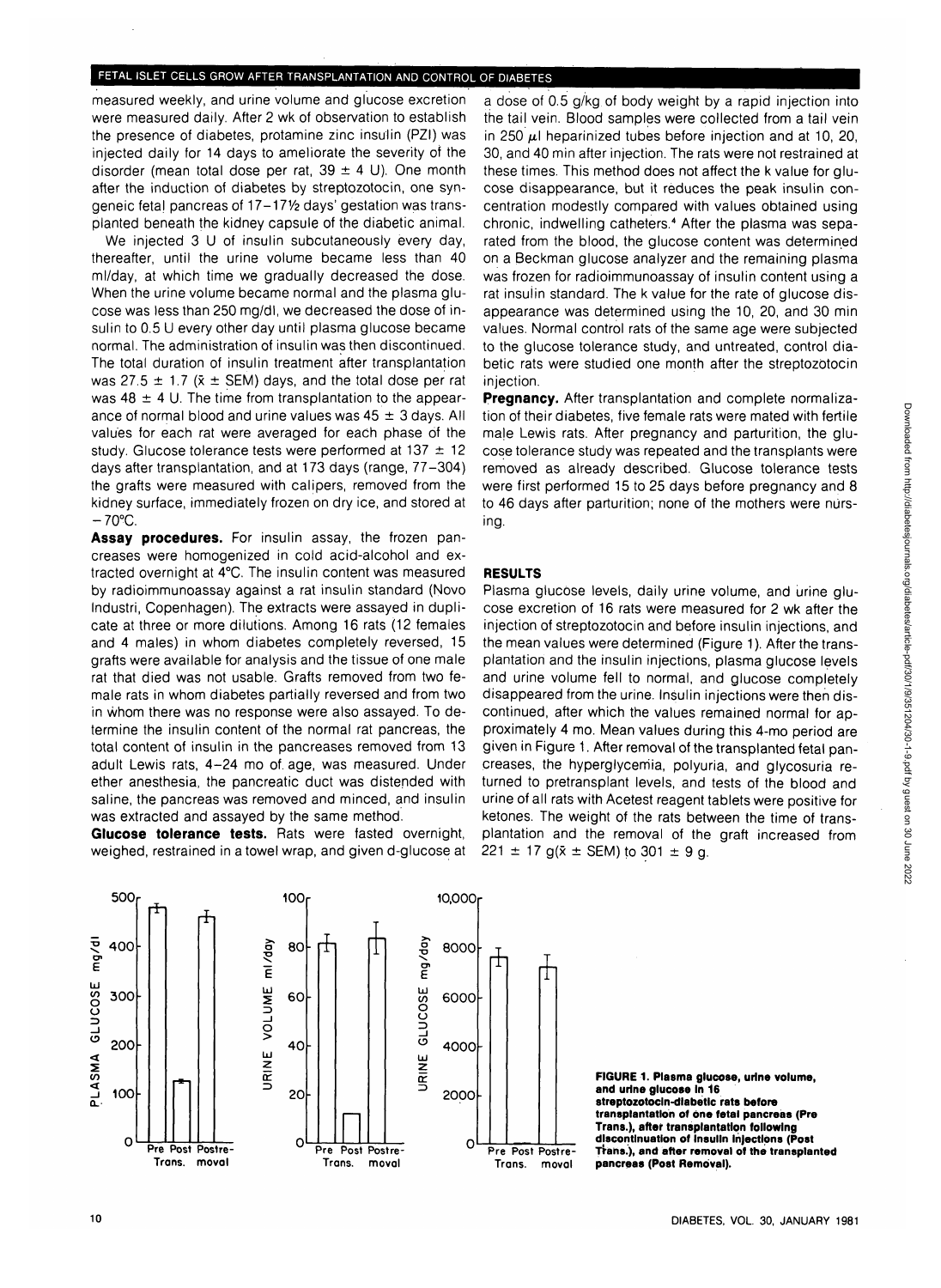# JOSIAH BROWN, DIANE HEININGER, JEFFREY KURET, AND YOKO MULLEN

#### TABLE 1

Plasma insulin response and k values for disappearance of glucose injected in streptozotocin-diabetic control rats, transplanted diabetic rats, and normal control rats

|                                       |                                                        | Diabetic                                                                        |                                                           |
|---------------------------------------|--------------------------------------------------------|---------------------------------------------------------------------------------|-----------------------------------------------------------|
| Minutes after<br>glucose<br>injection | Control<br>(4)                                         | Transplanted<br>(11)<br>Plasma insulin ( $\mu U/ml$ ), $\bar{x} \pm \text{SEM}$ | Control<br>(6)                                            |
| 0<br>10<br>20<br>30                   | $42 \pm 19$<br>$31 \pm 5$<br>$35 \pm 10$<br>$32 \pm 6$ | $71 \pm 4$<br>$82 \pm 7$<br>$71 \pm 4$<br>$65 \pm 4$                            | $44 \pm 4^*$<br>$62 \pm 6$ †<br>$59 \pm 9$<br>$48 \pm 61$ |
| k (%/min)                             | $0.5 \pm 0.07$                                         | $2.78 \pm 0.18$                                                                 | $2.55 \pm 0.13$                                           |

\* P < 0.001, t P < 0.025, **t** P < 0.05.

**Glucose tolerance test after stabilization (Table 1).** In transplanted rats, injection of glucose into a tail vein was followed by a normal rate (k) of disappearance from the blood (2.78  $\pm$  0.18%/min) compared with a rate of 0.5  $\pm$ 0.07%/min in untreated control diabetic rats. The plasma insulin levels before and after glucose injection in transplanted rats are higher than in the normal controls before and at most time points after glucose injection. In contrast, plasma insulin in diabetic rats of the same age and sex was totally unresponsive to glucose injection, despite a rise in mean plasma glucose from  $471 \pm 5$  mg/dl to  $621 \pm 18$ mg/dl.

Pregnancy in five successfully transplanted rats did not alter the clearance rate of glucose from the blood. The prepregnancy k value in this group of five rats of 2.20  $\pm$ 0.16%/min was not different from the postpregnancy value of  $2.58 \pm 0.29\%$ /min.

**Pancreas grafts.** Measurement of the volume of the pancreas graft before removal revealed a mean value of  $305 \pm 30$  mm<sup>3</sup>, which consisted mainly of adipose tissue. The total content of insulin in the 15 grafts removed 77-279

# TABLE 2

Total insulin content of transplanted fetal pancreases removed from diabetic rats after complete reversal of diabetes compared with pancreases removed from normal animals

|                           | Normal Rat Pancreas |                 | Transplant             |                 |
|---------------------------|---------------------|-----------------|------------------------|-----------------|
| Sex                       | Age<br>(mo)         | Insulin<br>(mU) | Age of graft<br>(days) | Insulin<br>(mU) |
| м                         | 4                   | 2961            | 77                     | 940             |
| м                         | 4                   | 2572            | 77                     | 780             |
| М                         | 5                   | 3153            | 105                    | 923             |
| м                         | 5                   | 3258            | 105                    | 773             |
| F                         | 6                   | 4302            | 150                    | 885             |
| F                         | 6                   | 4333            | 154                    | 818             |
| F                         | 6                   | 2970            | 155                    | 729             |
| F                         | 6                   | 3071            | 157                    | 853             |
| F                         | 8                   | 5175            | 157                    | 1287            |
| F                         | 8                   | 4044            | 181                    | 751             |
| F                         | 10                  | 3990            | 181                    | 617             |
| F                         | 10                  | 4131            | 216                    | 646             |
| М                         | 24                  | 4462            | 216                    | 927             |
|                           |                     |                 | 253                    | 718             |
|                           |                     |                 | 279                    | 630             |
|                           |                     | 3725            |                        | 818             |
| ±214<br>$\bar{x} \pm$ SEM |                     |                 | ±43                    |                 |

days after transplantation was  $818 \pm 43$  mU (Table 2), and there was no difference in insulin content in grafts over this age span or between male recipients (783  $\pm$  89 mU) and female recipients (827  $\pm$  51 mU). By comparison, the insulin content of the total pancreas removed from normal male and female rats, aged 4 mo to 2 yr, was  $3725 \pm 214$  mU, with the contents in older rats being greater than those in younger ones. The mean insulin content in the transplanted pancreas was 22% of the mean content of pancreases removed from normal rats. By contrast, the average insulin content in grafts removed from two rats that had a partial response to transplantation was 260 mU, and in those from two rats that failed to respond was 97 mU.

#### **DISCUSSION**

The results reported here reveal the remarkable growth and function of fetal rat pancreas following its transplantation into a diabetic rat. Diabetes is completely reversed and the insulin content of the organ increases more than 4000-fold, from 0.2 mU<sup>6</sup> to 818 mU. Since this is 22% of the total insulin content of pancreases removed from normal rats of the same sex, age, and strain, it suggests that the beta cell component of the fetal organ grows to at least 22% of an adult pancreas. This value probably represents an underestimation of the beta cell content of the transplant, since electron micrographs of fetal pancreases removed 6 wk after transplantation, when diabetes was completely reversed, revealed considerable degranulation of the beta cells.<sup>3</sup>

Although partial recovery of beta cell function in islets not totally destroyed by streptozotocin was observed after a period of amelioration of diabetes from transplantation,<sup>7</sup> this is not likely to be a significant factor in our experiments. All rats become severely diabetic with ketosis after removal of the transplant, indicating severe insulin deficiency. The dose of streptozotocin used in nine rats was 90 mg/kg, which results in the loss of all but 2 or 3% of the normal pancreatic insulin content after 24 h:<sup>8</sup> this is the best indicator of beta cell destruction. Finally, we treated streptozotocin-induced diabetic rats with insulin for several months without reversal of the diabetes.

It is usually estimated that more than 90% of the pancreas must be removed to produce insulin deficiency sufficient to result in diabetes.<sup>9</sup> The finding of 22% of normal insulin content in the transplants, removed from rats after reversal of diabetes is consistent with this estimate and explains the maintenance of normal glucose metabolism during and after pregnancy. In four of five rats, the k value for glucose disappearance was higher after pregnancy than before it, although the mean postpartum value of 2.58%/min was not significantly greater than the 2.20%/min value determined before pregnancy. Since the metabolic and hormonal changes of pregnancy are diabetogenic.<sup>10</sup> it appears that the transplanted organ has a reserve capacity, which provides enough insulin for the needs of pregnancy.

Basal and glucose-stimulated insulin concentration in the blood of transplanted rats is moderately higher than normal. The reason is very likely the location of the venous drainage from the transplants into the renal vein, thus bypassing the liver. The liver usually extracts approximately 50%, in each pass, of the insulin entering the organ via the portal vein.<sup>11</sup> When insulin is delivered into a peripheral vein, less is retained in the liver, since, in rats, 51% of <sup>131</sup>I-labeled insulin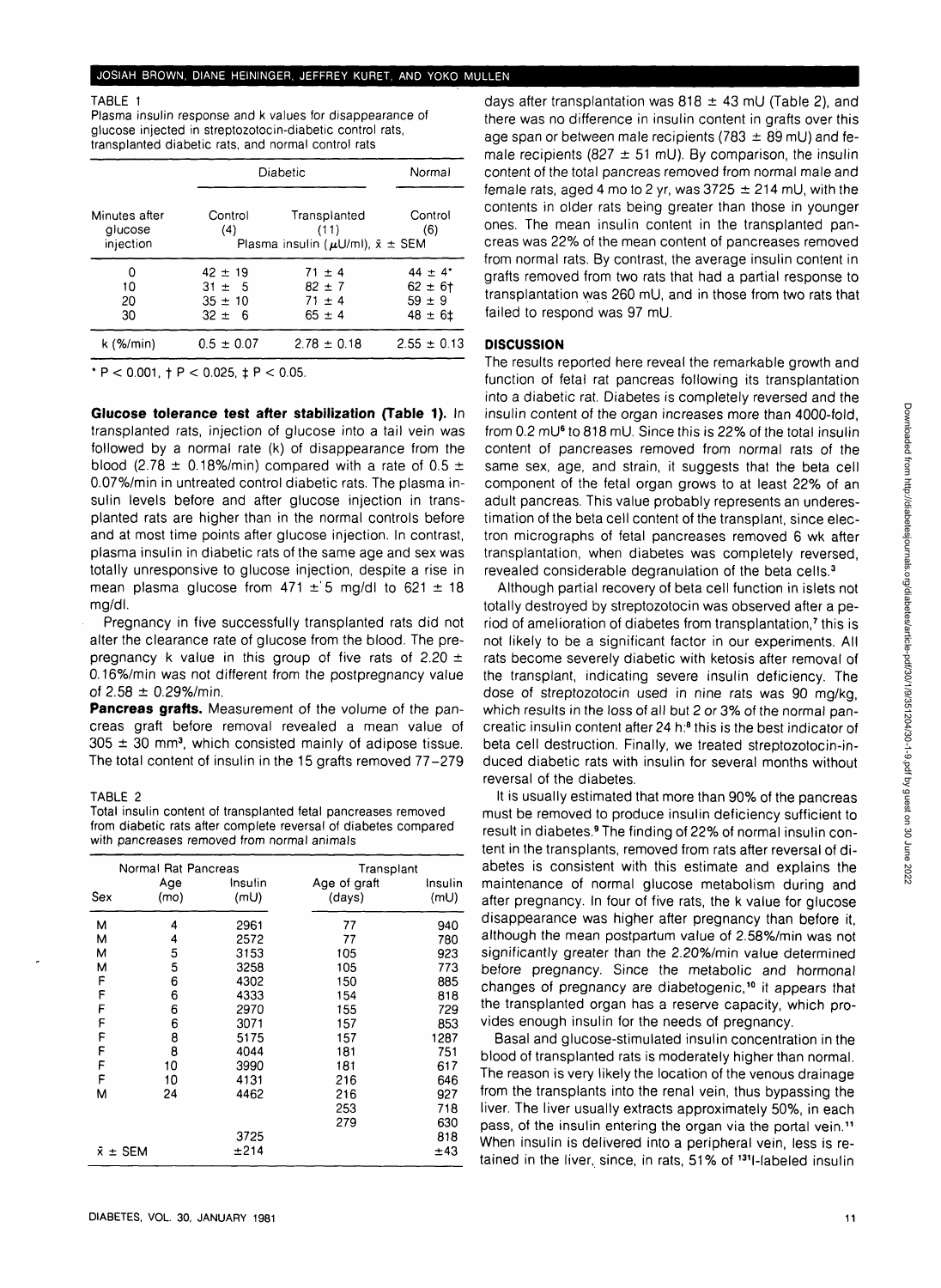is recovered in the liver after injection into the portal vein,<sup>12</sup> compared with only 27% of that injected into a peripheral vein.

The mechanism by which insulin injection enhances the growth and function of a fetal pancreas transplanted into a diabetic rat is not clear. There is abundant evidence that supraphysiologic glucose concentrations stimulate beta cell proliferation and result in an increased beta cell mass.<sup>13</sup> Hyperglycemia alone is not adequate for this effect, since McEvoy and Hegre,<sup>6,14</sup> using the same methods as we did here, found that the beta cell mass was the same in fetal pancreases transplanted into normal and untreated diabetic rats. Thus, diabetes neither stimulated nor inhibited beta cell proliferation, but the administration of insulin to the diabetic rats after transplantation resulted in a threefold increase in beta cell mass and insulin content.<sup>6</sup> The question that arises is whether insulin directly stimulates beta cell proliferation or permits the proliferative stimulus of glucose to occur.

In vitro, an increase in glucose concentration from 5.5 mM to 16.5 mM produces a twofold to threefold increase within 40 h in the frequency of beta cell replication in monolayer cultures of neonatal rat pancreases.<sup>15</sup> This is completely inhibited by mannoheptulose, 5.5 mM, which also inhibits insulin release,<sup>16</sup> indicating that glucose must be metabolized by the beta cell to stimulate replication. Insulin was not added to the culture medium in these studies, but serum was present in the medium. The increased cell replication in response to 16.5 mM glucose did not occur when serum was omitted from the medium. Since serum contains growth factors,<sup>17</sup> these may substitute for insulin and permit the proliferative response to glucose. Evidence against a direct action of insulin to stimulate beta cell proliferation comes from the absence of this response to insulin injected into chick embryos.18

In man, the hyperplasia of pancreatic beta cells found in the fetus of diabetic mothers depends on the presence of an intact hypothalamus-hypophyseal system.<sup>19</sup> Growth hormone may be a pituitary hormone necessary for beta cell hyperplasia, since the plasma concentration is much higher in infants<sup>20</sup> at birth, and is still higher in the premature infant,<sup>21</sup> compared with adults, and the concentration responds to hyperglycemia with a rise rather than a fall, characteristic of the adult.<sup>20</sup> This response persists for 14 days post partum. In the blood of infants of diabetic mothers after birth (5-24 h), growth hormone levels are lower than normal and there is a subnormal rise in response to hypoglycemia.<sup>21</sup> This may be either due to depletion of the pituitary growth hormone content or a consequence of the lower blood glucose post partum compared with the elevated intrauterine levels resulting from maternal hyperglycemia. Additional evidence to support a role for growth hormone in beta cell growth comes from the rise in plasma insulin and the improved glucose tolerance following treatment of growth hormone-deficient dwarfs<sup>22</sup> and the in vitro enhancement of insulin synthesis and release from cultured islets.<sup>23</sup> Prolactin has the same effect in vitro,<sup>23</sup> but we found no increase in the insulin content of fetal pancreases removed 10 days after transplantation into normal rats who were injected with prolactin daily for 7 days.'

We conclude that, to achieve optimal function of the transplanted fetal pancreas, careful control of the blood sugar with insulin is necessary during the period of growth and development. Under these conditions, a fetal organ attains approximately 22% of the function of an adult pancreas and a reserve capacity to maintain normal glucose metabolism throughout a pregnancy. In applying this method to treating diabetes mellitus in human beings, an efficient mechanical device would be useful following transplantation to control blood glucose during the time of growth and development of the fetal pancreas.

### **ACKNOWLEDGMENTS**

We thank Jean Slucher for technical assistance, Linda Olt for editing, and Pam Meyers for secretarial assistance. Grant support was provided by National Institutes of Health (AM 17980 and 20827), American Diabetes Association, and The Kroc Foundation.

#### **REFERENCES**

 Brown, J., Molnar, I. G., Clark, W., and Mullen, Y.: Control of experimental diabetes mellitus in rats by transplantation of fetal pancreases. Science /84:1377-79, 1974. <sup>2</sup>

 Hegre, 0 . D., Leonard, R. J., Rusin, J. D., and Lazarow, A.: Transplantation of the fetal rat pancreas: quantitative morphological analysis of islet tissue growth. Anat. Rec. 185:209-22, 1976.

 Brown, J., Clark, W. R., Molnar, I. G., and Mullen, Y. S.: Fetal pancreas transplantation for reversal of streptozotocin-induced diabetes in rats. Diabetes 25:56-64, 1976.

4 Brown, J., Mullen, Y., Clark, W. R., Molnar, I. G., and Heininger, D.: Importance of hepatic portal circulation for insulin action in streptozotocin-diabetic rats transplanted with fetal pancreases. J. Clin. Invest. 64:1688-94, 1979.

5 Mullen, Y. S., Clark, W. R., Molnar, I. G., and Brown, J.: Complete reversal of experimental diabetes mellitus in rats by a single fetal pancreas.

Science 195:68–70, 1977.<br><sup>6</sup> McEvoy, R. C., and Hegre, O. D.: Syngeneic transplantation of fetal rat pancreas. II. Effect of insulin treatment on the growth and differentiation of pancreatic implants fifteen days after transplantation. Diabetes 27:988-95, 1978.

 Trimble, E. R., Malaisse-Lagae, F., and Vassutine, I.: Effects of transplantation on the recipient pancreas and on the transplanted pancreatic islets. Diabetes  $27$  (Suppl.2):440, 1978 (abstr.).

<sup>8</sup> Junod, A., Lambert, A. E., Stauffacher, W., and Renold, A. E.: Diabetogenic action of streptozotocin: relationship of dose to metabolic response. J. Clin. Invest. 48:2129-39, 1969.

<sup>9</sup> Martin, T. M., and Lacy, P. E.: The prediabetic period in partially pancreatectomized rats. Diabetes 12:238-42, 1963.

<sup>10</sup> Spellacy, W. H.: Maternal and fetal metabolic interrelationships. In Carbohydrate Metabolism in Pregnancy and the Newborn. Sutherland, H. W., and Stowers, J. M., Eds. Edinburgh, London, and New York; Churchill Livingstone, 1975, pp. 42-57.

<sup>11</sup> Field, J. B.: Insulin extraction by the liver. In Handbook of Physiology, vol. 1, sect. 7. Washington, D.C., American Physiology Society, 1972,

pp. 505-14. 12 Madison, L. L, Combes, B., Strickland, W., Unger, R., and Adams, R.: Evidence for a direct effect of insulin on hepatic glucose output. Metabolism 8:469-71, 1959.

13 Hellerström, C., Anderson, A., and Gunnarson, R.: Regeneration of islet cells. Acta Endocrinol. (Copenhagen) Suppl. 205:145-60, 1976. <sup>14</sup> McEvoy, R. C , and Hegre, O. D.: Isogenic pancreatic transplanta-

tion. Growth of the beta cell component of fetal rat pancreas after transplantation to normal and alloxan diabetic rats. In Proc. Ninth Congr. IDF. Bajaj, J. S., Ed. Amsterdam, Excerpta Medica, 1977, pp. 631-39.

<sup>15</sup> King, D. L., Chick, W. L., and Kitchen, K. C.: Pancreatic beta cell replication. In Pancreatic Beta Culture, von Wasielewski, E., and Chick, W. L, Ed. Amsterdam, Excerpta Medica, 1977, pp. 109-14.

<sup>16</sup> King, D. L., Kitchen, K. C., and Chick, W. L.: Pancreatic beta-cell replication: relation to insulin secretion. Endocrinology 103:1321-27, 1978.

<sup>17</sup> Sato, G. H.: The role of serum in cell culture. In Biochemical Actions of Hormones, vol. III. New York, Academic Press, 1975, pp. 391-96.

18 Kalliecharan, R., and Gibson, M. A.: Histogenesis of the islets of Langerhans in insulin-treated chick embryos. Can. J. Zool. 50:265-77, 1972. Van Assche, F. A., Gepts, W., and De Gasparo, M.: The endocrine

pancreas in anencephalics. Horm. Metab. Res. 4:251-52, 1969. Cornblath, M., Parker, M. L, Reisner, S. H., Forbes, A. E., and

<sup>\*</sup> Unpublished observations.